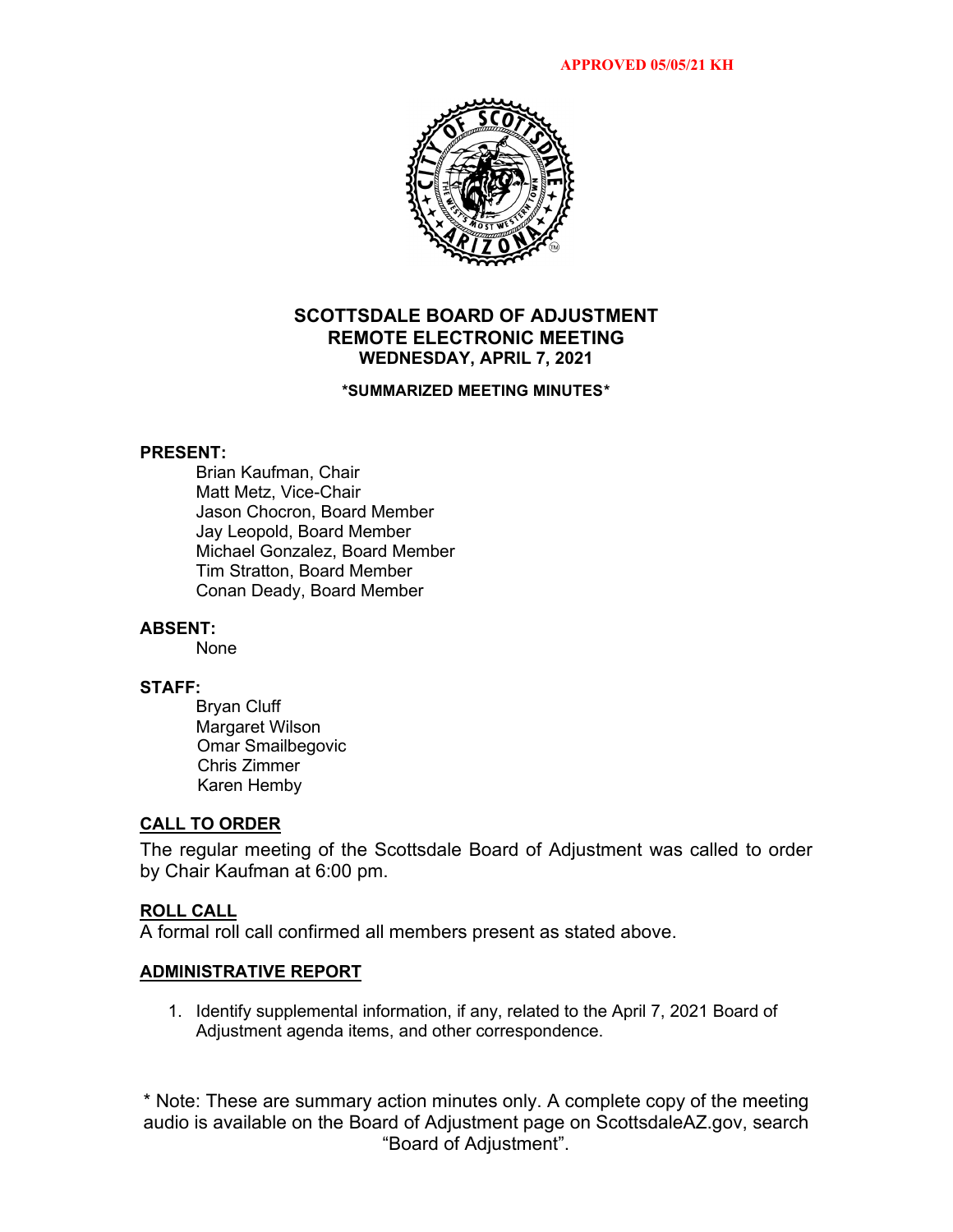## **APPROVAL OF MINUTES**

2. Review and possible approval of March 3, 2021 Board of Adjustment Regular Meeting Minutes.

**BOARD MEMBER STRATTON MADE A MOTION TO CONTINUE TO MAY MEETING THE MARCH 3, 2021 BOARD OF ADJUSTMENT MEETING MINUTES, 2ND BY VICE CHAIR METZ. THE MOTION CARRIED IN FAVOR BY CHAIR KAUFMAN, VICE CHAIR METZ, BOARD MEMBER CHOCRON, BOARD MEMBER STRATTON AND BOARD MEMBER GONZALEZ WITH AN AYE VOTE. BOARD MEMBER LEOPOLD WITH NAY VOTE, AND BOARD MEMBER DEADY ABSTAINED TO VOTE (FIVE) 5 TO (ONE) 1 TO (ONE) 1.**

### **REGULAR AGENDA**

3. [22-BA-2020 \(Danny and Cindy Vice Variance\)](https://eservices.scottsdaleaz.gov/planning/projectsummary/ba_reports/BA_22_BA_2020.pdf)

(Danny and Cindy Vice Variance) Request by applicant for permission, pursuant to the Rules of Procedure for the Board of Adjustment, Rule 406, to resubmit a new variance application containing a material change to the prior variance application previously decided by the Board of Adjustment on February 3, 2021 for a property with Single Family (R1-7) zoning. 7138 E Orange Blossom Ln

**VICE CHAIR METZ MADE A MOTION TO ALLOW A MATERIAL CHANGE FOR CASE 22-BA-2020, 2ND BY BOARD MEMBER STRATTON. THE MOTION CARRIED WITH A VOTE OF 4-3 WITH CHAIR KAUFMAN, VICE CHAIR METZ, BOARD MEMBER STRATTON, BOARD MEMBER CHOCRON WITH AN AYE VOTE. BOARD MEMBER GONZALEZ, BOARD MEMBER LEOPOLD AND BOARD MEMBER DEADY DISSENTING.**

4. [2-BA-2021 \(Nielsen Variance\)](https://eservices.scottsdaleaz.gov/planning/projectsummary/ba_reports/BA_2_BA_2021.pdf)

Request for a variance from the City of Scottsdale Zoning Ordinance, section 7.200.A.2, to allow an accessory building within the required side yard for a property with Single Family Residential with Planned Residential Development overlay (R1-35 PRD) zoning. 10020 E Charter Oak Rd

**BOARD MEMBER LEOPOLD MADE A MOTION TO APPROVE CASE 2-BA-2021, 2ND BY BOARD MEMBER STRATTON. THE MOTION FAILED UNANIMOUSLY IN OPPOSITION BY CHAIR KAUFMAN, VICE CHAIR METZ, BOARD MEMBER CHOCRON, BOARD MEMBER STRATTON, BOARD MEMBER DEADY, BOARD MEMBER LEOPOLD, AND BOARD MEMBER GONZALEZ WITH A NAY VOTE OF SEVEN (7) TO ZERO (0).** 

\* Note: These are summary action minutes only. A complete copy of the meeting audio is available on the Board of Adjustment page on ScottsdaleAZ.gov, search "Board of Adjustment".